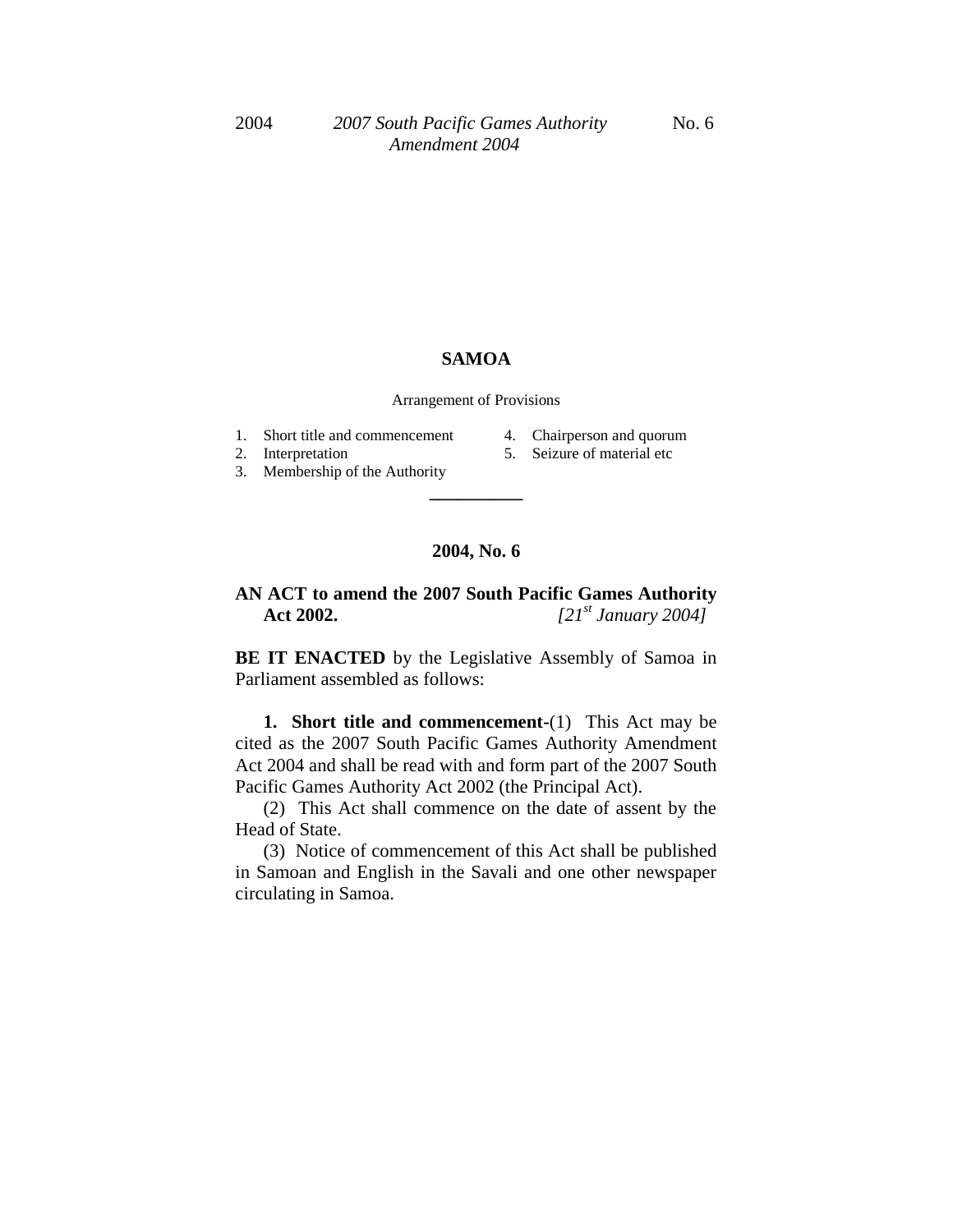**2. Interpretation –** Section 2 of the Principal Act is amended:

(1) By deleting the definition of "Minister" and substituting the following:

"Minister" means the Minister assigned responsibility for the Authority by the Prime Minister;"

(2) By amending the definition of "Media Rights" by inserting the words "or elsewhere" after the words "in Samoa".

(3) By deleting the definition of "Secretary".

**3. Membership of the Authority –** Section 4 of the Principal Act is deleted and the following substituted:

**"4. Membership of the Authority-**(1) The Authority consists of the following persons:

- (a) The Minister, who shall be Chairperson;
- (b) The Minister of Education, Sports and Culture, who shall be Deputy Chairperson;
- (c) The Chief Executive Officer of the Ministry of Works, Transport and Infrastructure;
- (d) The Chief Executive Officer of the Ministry of Education, Sports and Culture;
- (e) The President of SASNOC;
- (f) Two persons nominated by the Minister to represent SASNOC;
- (g) The Attorney General;
- (h) The Chief Executive Officer of the Ministry of Finance;
- (i) A person nominated by the Ministry to represent the Apia Park and Sports Facilities Board;
- (j) Two persons nominated by the Minister to represent business; and
- (k) One person nominated by the Minister to represent the community.

(2) If the Minister is unable to chair a meeting of the Authority, the Minister of Education, Sports and Culture shall act as Chairperson.